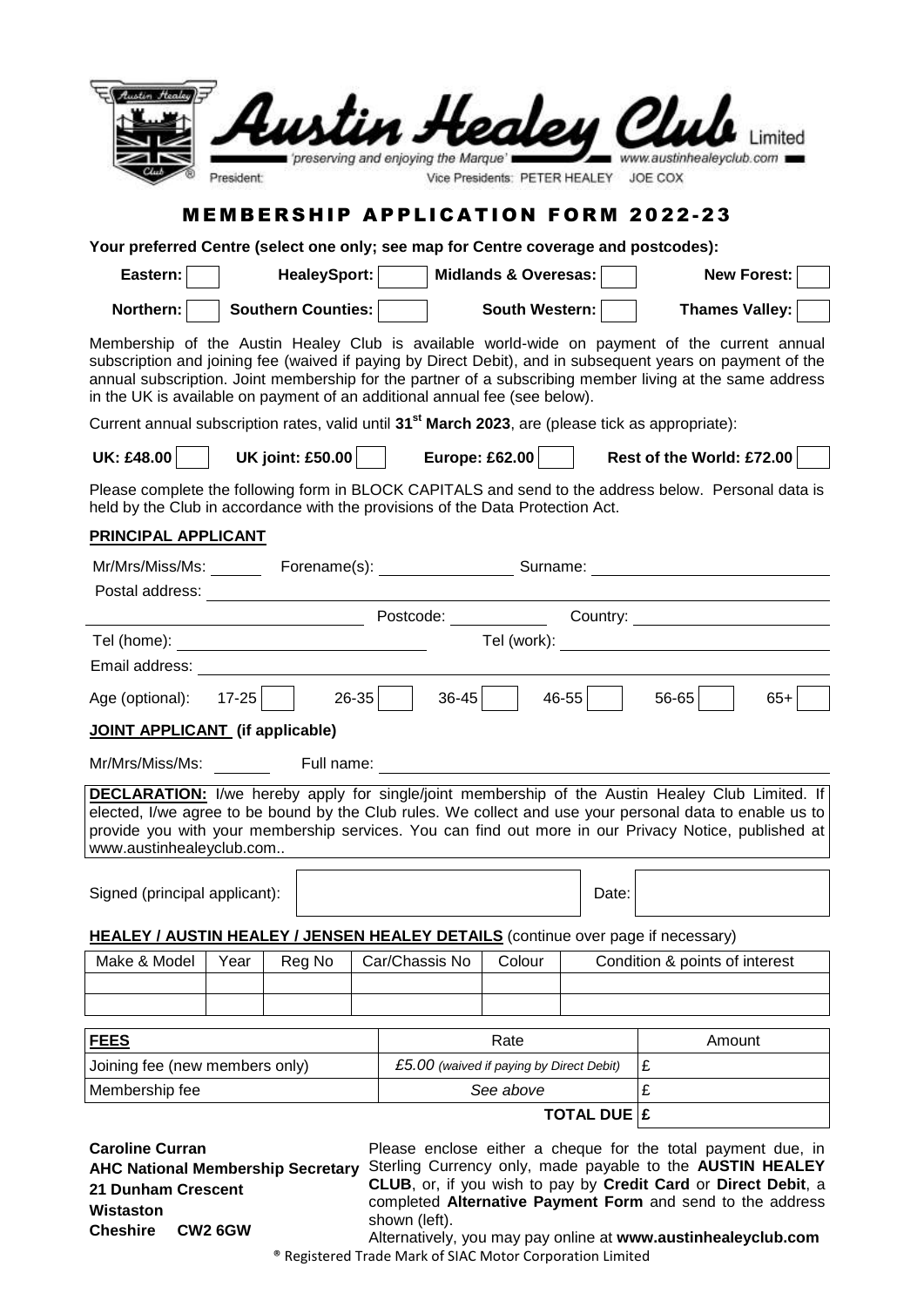#### **ADDITIONAL PAYMENT FORM PAYMENT BY CREDIT CARD**

The Austin Healey Club Ltd is keen to allow you the flexibility to choose from a number of payment options.

If you're already paying by Direct Debit but would like to pay in another way, please let me know as soon as possible and I'll make arrangements to cancel your Direct Debit Mandate.

To pay online, follow the links from the National Web Site home page (www.austinhealeyclub.com) to the Online Renewals page.

If you'd like to pay by Direct Debit, complete the DD Mandate Form overleaf and return to the address shown.

If you wish to pay by cheque, simply return a cheque with your membership form.

Otherwise, please select and complete the sections below for payment by credit or debit card, sign and return this sheet with your form.

| Member's Name:                                                 |                                              |  |  |  |  |  |  |  | Member No: |  |  |  |  |  |  |  |
|----------------------------------------------------------------|----------------------------------------------|--|--|--|--|--|--|--|------------|--|--|--|--|--|--|--|
| Card Number:                                                   |                                              |  |  |  |  |  |  |  |            |  |  |  |  |  |  |  |
| Cardholder's name as it<br>appears on the card:                |                                              |  |  |  |  |  |  |  |            |  |  |  |  |  |  |  |
| Expiry date (mm/yy):                                           | CVV2 code (last 3 digits on Signature Block) |  |  |  |  |  |  |  |            |  |  |  |  |  |  |  |
| Please charge $E$<br>to my Credit Card account detailed above. |                                              |  |  |  |  |  |  |  |            |  |  |  |  |  |  |  |
| Signature:                                                     |                                              |  |  |  |  |  |  |  |            |  |  |  |  |  |  |  |
| Date: [dd/mm/yy]                                               |                                              |  |  |  |  |  |  |  |            |  |  |  |  |  |  |  |

*Please attach this form to the main Application Form, if paying by Credit Card.*

On completion, please return this form to: Caroline Curran, Austin Healey Club Membership, 21 Dunham Crescent, Wistaston, Cheshire, CW2 6GW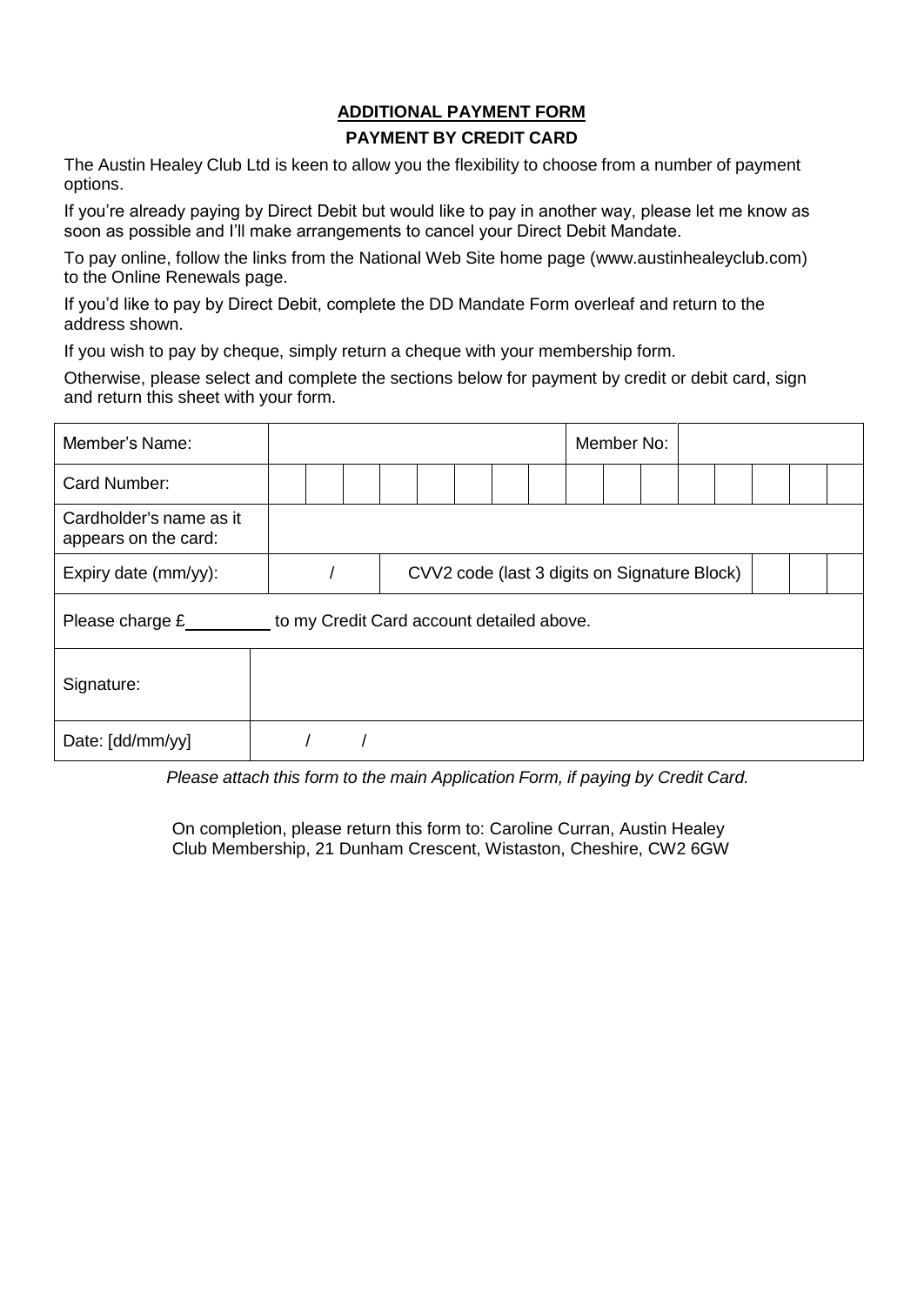

TheG **Austin Healey Club Ltd** 

# Instruction to your bank or building society to pay by Direct Debit

| Please fill in the whole form using a ball point pen and send it to: |                                                                                                  |   |
|----------------------------------------------------------------------|--------------------------------------------------------------------------------------------------|---|
| The Austin Healey Club Ltd                                           |                                                                                                  |   |
| 21 Dunham Crescent                                                   |                                                                                                  |   |
| Wistaston                                                            |                                                                                                  |   |
| Cheshire<br>CW <sub>26G</sub> W                                      |                                                                                                  |   |
|                                                                      | Service us                                                                                       |   |
|                                                                      | 6                                                                                                | ٤ |
| Name(s) of account holder(s)                                         | Reference                                                                                        |   |
|                                                                      |                                                                                                  |   |
|                                                                      |                                                                                                  |   |
| Bank/building society account number                                 | Instruction<br>Please pay<br>detailed in t<br><b>Direct Debit</b><br>with The Au<br>electronical |   |
| <b>Branch sort code</b>                                              |                                                                                                  |   |
|                                                                      |                                                                                                  |   |
| Name and full postal address of your bank or building society        |                                                                                                  |   |
| To: The Manager<br>Bank/building society                             |                                                                                                  |   |
| <b>Address</b>                                                       | Signature(s)                                                                                     |   |
|                                                                      |                                                                                                  |   |
| Postcode                                                             | Date                                                                                             |   |

# **Service)user)number) 6) 8) 9) 9) 3) 1) Prence** (please leave blank for office use)

**Instruction)to)your)bank)or)building)society)**

ase pay The Austin Healey Club Ltd Direct Debits from the account ailed in this Instruction subject to the safeguards assured by the ct Debit Guarantee. I understand that this Instruction may remain The Austin Healey Club Ltd and, if so, details will be passed tronically to my bank/building society.

| Signature(s) |  |
|--------------|--|
|              |  |
| Date         |  |

Banks and building societies may not accept Direct Debit Instructions for some types of account

DDI–G

This guarantee should be detached and retained by the payer.

# The Direct Debit Guarantee

- This Guarantee is offered by all banks and building societies that accept instructions to pay Direct Debits
- If there are any changes to the amount, date or frequency of your Direct Debit, the Austin Healey Club Ltd will notify you 14 working days in advance of your account being debited or as otherwise agreed. If you request the Austin Healey Club Ltd to collect a payment, confirmation of the amount and date will be given to you at the time of the request.
- If an error is made in the payment of your Direct Debit, by the Austin Healey Club Ltd or your bank or building society you are entitled to a full and immediate refund of the amount paid from your bank or building society
	- If you receive a refund you are not entitled to, you must pay it back when the Austin Healey Club Ltd asks you to.
- You can cancel a Direct Debit at any time by simply contacting your bank or building society. Written confirmation may be required. Please also notify us.